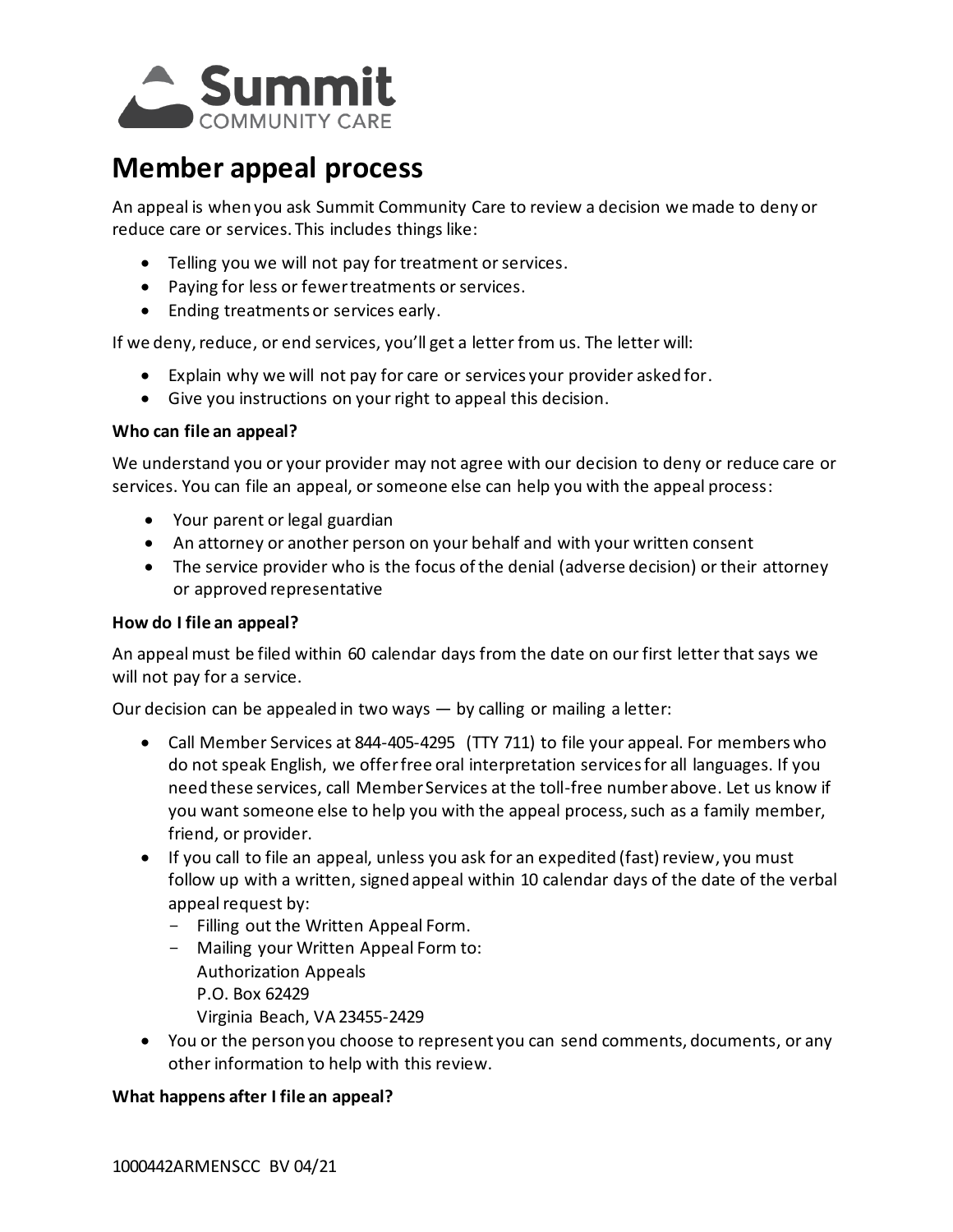When we get your appeal form, we will send you a letter within five business days to let you know we got your appeal unless you asked for an expedited appeal.

After we get your appeal:

- A doctor different than the one who made the first decision will review your appeal.
- We will send you and the person who filed the appeal, if someone filed on your behalf, a letter with the answer to your appeal:
	- Within 72 hours if your appeal is expedited (see **Expedited appeals**).
	- Within 30 calendar days from when we get your appeal if your appeal is a standard appeal.
- You may ask for an extension for standard or expedited appeals. Or we may ask for an extension of up to 14 calendar days if we need more details and it is in your best interest. If we extend the appeal process, we will:
	- Call you by close of business on the day we make the decision.
	- Send you a letter within two calendar days from when we make the decision to let you know:
		- The reason and time frame for resolution.
		- Why we feel the extension is in your best interest.
		- You have the right to file a grievance if you disagree with the extension.

Our resolution letter will tell you or the person who filed the appeal, if someone filed on your behalf:

- What we decide.
- How to find out more about the decision and your rights to a fair hearing.

## **Expedited appeals**

If you or your provider feels taking the time for the standard appeal process, which is 30 calendar days, could seriously harm your life or your health, you can ask us to review your appeal quickly. During the appeal process, you or your approved representative have the right to present evidence, documents, information, and cases of fact or law in person or in writing. This must be done within the 72-hour timeframe to resolve your expedited appeal.

If your request for an expedited review is approved, we will send you a letter to let you know what we decide within 72 hours from when we get your request.

If our clinical staff does not feel your health or life could be in serious harm, your appeal will not be reviewed within 72 hours, and we will:

- Call you by close of business on the day we make the decision.
- Send you a letter within two calendar days from when we make the decision to let you know your appeal will be reviewed as a standard appeal, and we will give you our decision within 30 calendar days.
	- If you do not get a decision within 30 calendar days, you are deemed to have finished our appeal process and may ask for a state fair hearing.

# **What happens if I am getting services that may be affected by your decision?**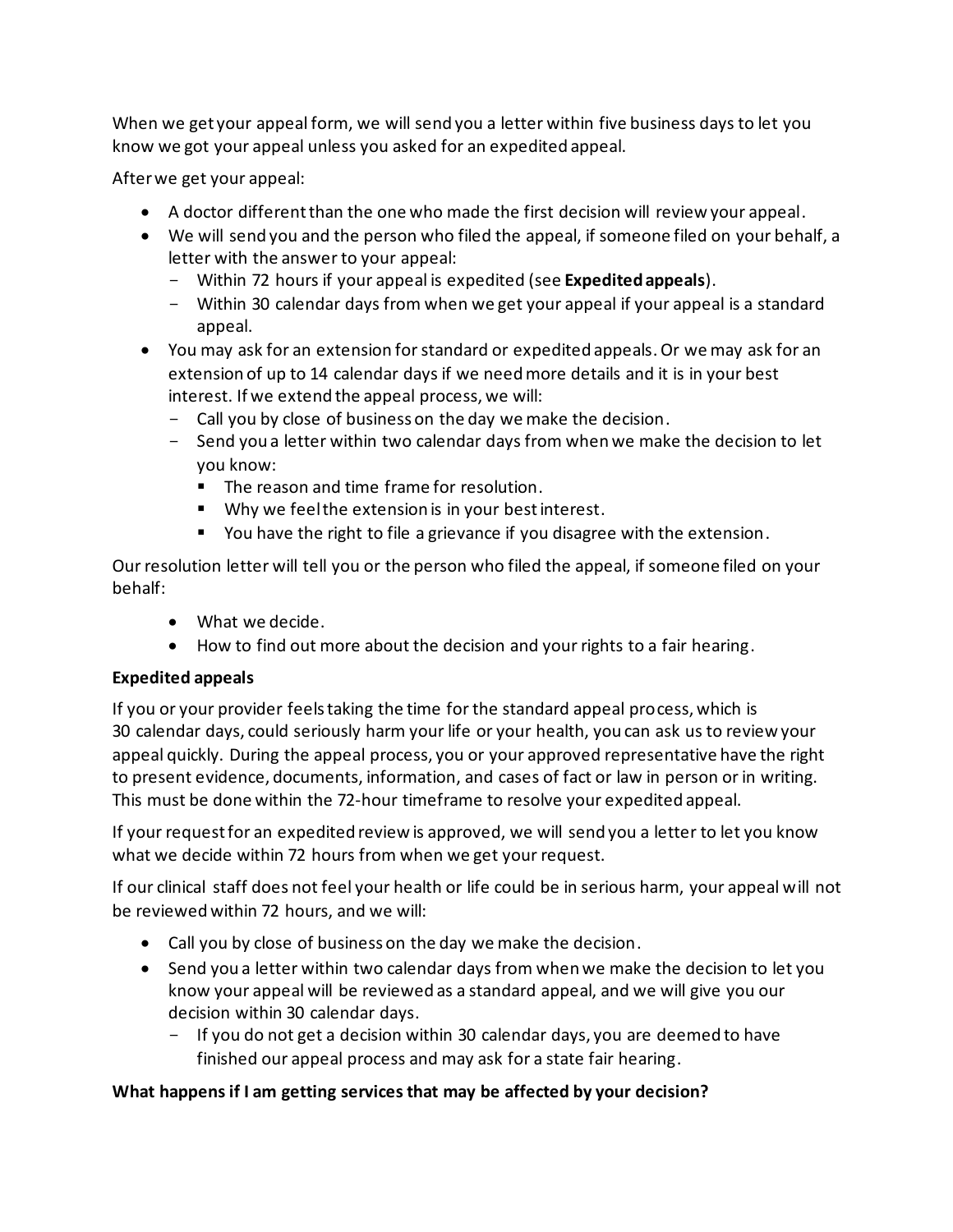If you or your parent or legal guardian asks, you can keep getting covered services while you appeal if all of the following apply:

- The appeal is filed timely within 60 calendar days from the date we mailed the first decision letter.
- The appeal request is related to services that were reduced, stopped, or ended that were approved for you before.
- The services were ordered by an authorized provider.
- The approval period for the services has not ended.
- You or your parent or legal guardian filed to continue services within 10 calendar days.

If your benefits are continued while an appeal is pending, the services must be continued until one of the following happens:

- You decide not to continue the appeal.
- You or your parent or legal guardian withdraws the request to continue benefits.
- You do not request a state fair hearing and continuation of benefits within 10 calendar days from the date we mailed the notice of appeal resolution that is not wholly in your favor.

# **What happens if I do not agree with your appeal decision?**

You, your approved representative, or your provider or their approved representative, or attorney on your behalf, and with your written consent, has the right to ask for a state fair hearing after you have finished our appeal process. You must ask for a state fair hearing within 90 calendar days from the date on the letter from us that tells you the result of your appeal. If you want to keep getting benefits during the hearing, you must submit your request within 10 calendar days from the date of the letter we send you with the answer to your appeal.

Your benefits will continue while the fair hearing is pending until one of the following occurs:

- You withdraw the fair hearing request.
- You withdraw the request for continuation of benefits.
- The fair hearing officer issues a hearing decision that is not in your favor.

To ask for a state fair hearing, call Member Services toll free at 844-405-4295 (TTY 711). We will help you. This may include providing access to the conference line for telephone hearings, transportation to the hearing, if in person, and the address and phone number for your local Department of Human Services (DHS) office. You can call during our normal business hours from 8 a.m. to 5 p.m. Central time, Monday through Friday, except holidays.

You can also ask for a state fair hearing in writing. Send a letter to:

DHS Office of Appeals and Hearing P.O. Box 1437, Slot N401 Little Rock, AR 72203-1437 Phone: 501-682-8622 (TDD 800-285-1131) Fax: 501-404-4628